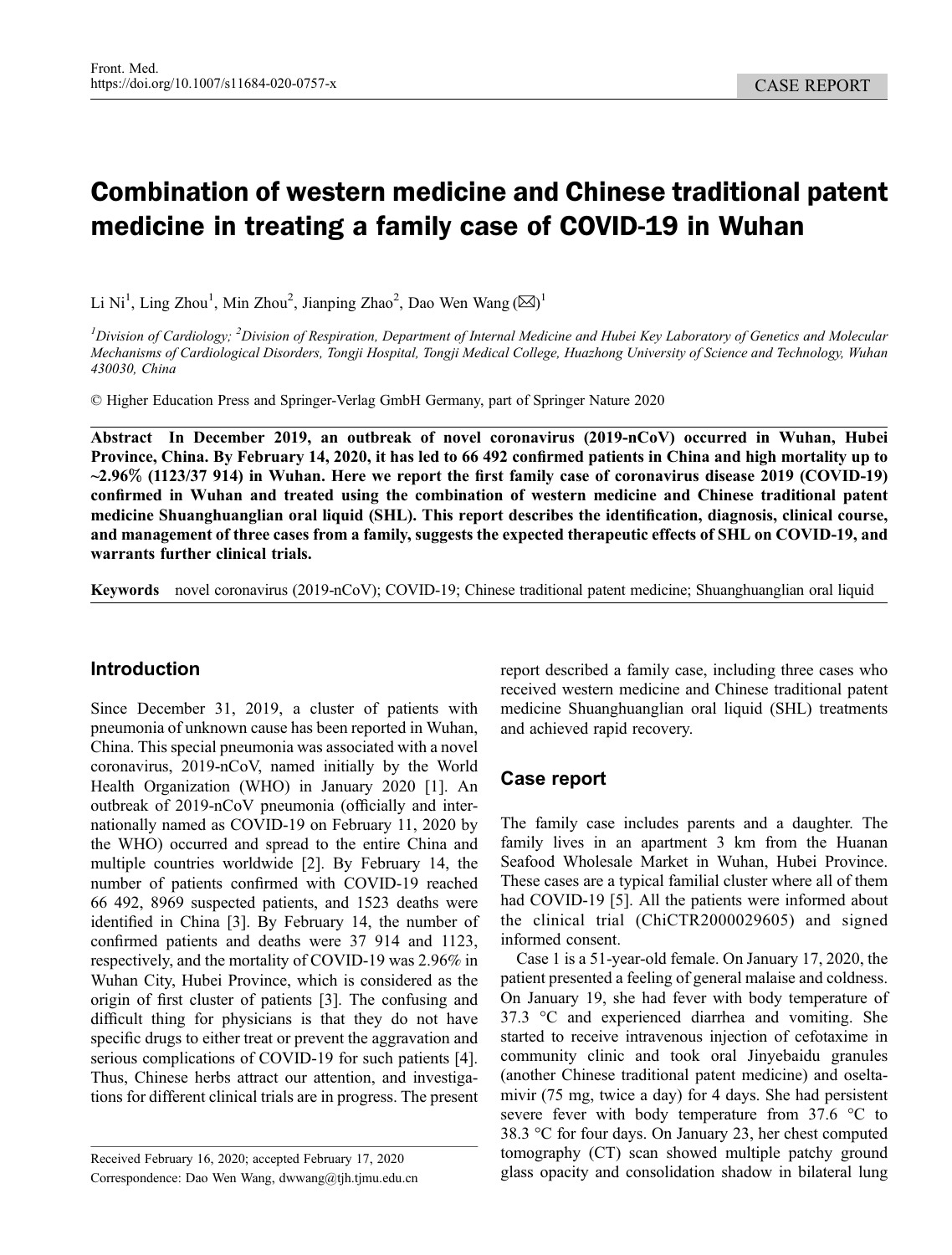and subpleural regions (Fig. 1A). She was highly suspected with COVID-19. Oral moxifloxacin and arbidol were prescribed, and she continued to take Jinyebaidu granules and oseltamivir. On January 24, her body temperature reached 39.9 °C and experienced severe fatigue, diarrhea, and breathlessness despite continuous treatments of the above drugs. She felt better after intravenous injection of immunoglobin (IVIG, 5 g per day) and dexamethasone (5 mg, once to twice a day). However, the patient experienced recurrent fever (body temperature of 39 °C) and breathlessness, and her blood oxygen saturation fluctuated from 90% to 95% at the night of January 27. On January 28, the second chest CT scan indicated that her pneumonia aggravated for the past 5 days (Fig. 1B). A nasopharyngeal swab specimen was obtained and sent for detection of 2019-nCoV. Although the patient's 2019-nCoV test was negative (Table 1), she

was diagnosed of COVID-19 in accordance with her symptoms and chest CT display. On the same day, she was confined into an isolation ward and started to take oral SHL (twice a day, 20 mL once). On the next day, SHL administration increased to three times a day (20 mL once) without using any other drugs. From January 29 to 31, the patient's symptoms resolved with body temperature decreasing from 37.3 °C to 36.5 °C and without vomiting and diarrhea. The patient gradually felt strong except for slight cough. After February 6, the patient's symptoms disappeared, and her third chest CT scan (Fig. 1C) showed significant absorption of bilateral ground glass opacity compared with the previous ones. The association of her symptoms with treatments is shown in Fig. 2, and the clinical laboratory results are shown in Table 2.

Cases 2 and 3 became simultaneously ill 9 days after they had close contacts with case 1 [[5](#page-4-0)].



Fig. 1 Chest CT images of case 1. (A) CT imaging on January 23, 2020 shows ground glass opacity in both lungs on illness day 7. (B) Image taken on January 28, 2020, shows aggravation of pneumonia on illness day 12. (C) Image taken on February 6, 2020 shows the absorption of bilateral ground glass opacity after SHL treatment from January 28.

Table 1 Testing results of 2019-nCoV

| Specimen            | Case :   |                                                            |          | Case 2   |                |                              | Case 3    |                |
|---------------------|----------|------------------------------------------------------------|----------|----------|----------------|------------------------------|-----------|----------------|
|                     |          | Illness day 12 Illness day 20 Illness day 23 Illness day 3 |          |          | Illness day 11 | Illness day 14 Illness day 3 |           | Illness day 11 |
| Nasopharyngeal swab | Negative | Negative                                                   | NT       | Negative | Negative       | NT                           | Positive  | Negative       |
| Anal swab           | NT       | NT                                                         | Negative | NT       | NT             | Negative                     | <b>NT</b> | NT             |

NT, not tested.



Fig. 2 Symptoms, maximum body temperatures, and treatment timeline in accordance with day of illness and day of hospitalization (January 17 to February 10).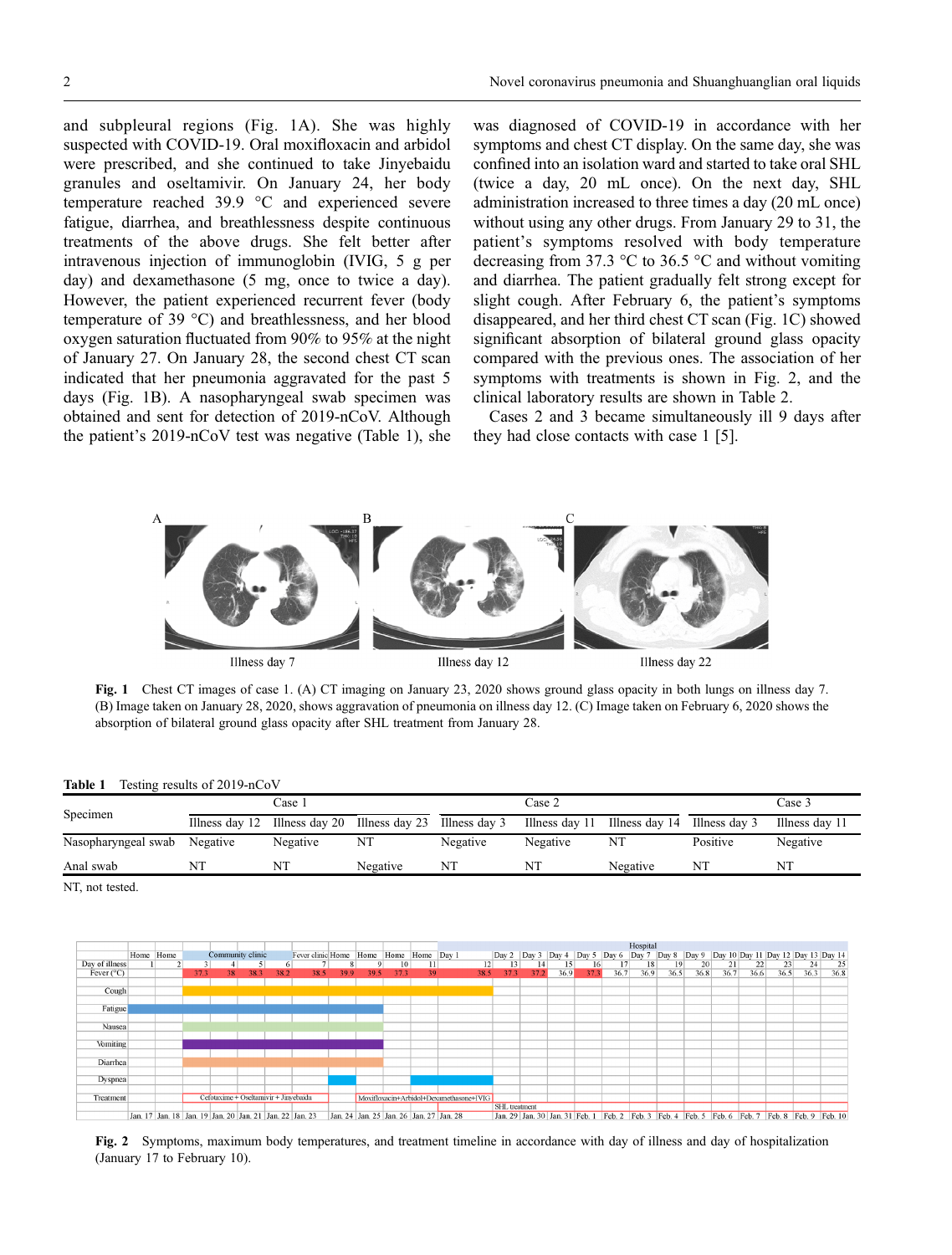Table 2 Clinical laboratory results of case 1

|                                    |                 | Illness day 13           | Illness day 24    |  |  |
|------------------------------------|-----------------|--------------------------|-------------------|--|--|
| Measure                            | Reference range | Hospital day 2           | Hospital day 13   |  |  |
| White cell count $(\times 10^9/L)$ | $3.50 - 9.50$   | 5.93                     | 5.46              |  |  |
| Red cell count $(\times 10^9/L)$   | $3.80 - 5.10$   | 4.13                     | 4.06              |  |  |
| Neutrophil count $(\times 10^9/L)$ | $1.90 - 6.30$   | 3.04                     | 3.27              |  |  |
| Lymphocyte count $(\times 10^9/L)$ | $1.10 - 3.20$   | 2.11                     | 1.5               |  |  |
| Eosinophil count $(\times 10^9/L)$ | $0.02 - 0.52$   | 0.12                     | 0.15              |  |  |
| Platelet count $(\times 10^9$ /L)  | 125.0-350.0     | 361                      | 323               |  |  |
| Hemoglobin (g/L)                   | 115.0-150.0     | 113                      | 111               |  |  |
| Hematocrit (%)                     | 35.0-45.0       | 35                       | 35                |  |  |
| Sodium (mmol/L)                    | 136-214         | 140                      | 140.4             |  |  |
| Potassium (mmol/L)                 | $3.50 - 5.10$   | 4.22                     | 4.8               |  |  |
| Chloride (mmol/L)                  | $99 - 110$      | 104.6                    | 102.4             |  |  |
| Calcium (mmol/L)                   | $2.15 - 2.50$   | $2.06 \downarrow$        | 2.19              |  |  |
| Carbon dioxide (mmol/L)            | $22.0 - 29.0$   | $21 \downarrow$          | 25.1              |  |  |
| Glucose (mmol/L)                   | $4.11 - 6.05$   | $\overline{\phantom{0}}$ | 5.01              |  |  |
| Blood urea nitrogen (µmol/L)       | $2.6 - 7.5$     | 3.1                      | 3.6               |  |  |
| Creatinine (µmol/L)                | $45 - 84$       | 53                       | 60                |  |  |
| Total protein (g/L)                | $64 - 83$       | 68.4                     | 68.6              |  |  |
| Albumin $(g/L)$                    | $35 - 52$       | 29.6 $\downarrow$        | $33.2 \downarrow$ |  |  |
| Total bilirubin (µmol/L)           | $\leq 21$       | 6.4                      | 4.5               |  |  |
| Procalcitonin (ng/mL)              | $\leq 0.05$     | 0.03                     | 0.03              |  |  |
| Alanine aminotransferase (U/L)     | $\leq 33$       | 17                       | 20                |  |  |
| Aspartate aminotransferase (U/L)   | $\leq 32$       | 16                       | 19                |  |  |
| Alkaline phosphatase (U/L)         | $35 - 105$      | 59                       | 83                |  |  |
| Fibrinogen (g/L)                   | $2.00 - 4.00$   | 5.31 $\uparrow$          |                   |  |  |
| Lactate dehydrogenase (U/L)        | $135 - 214$     | 248 $\uparrow$           |                   |  |  |
| Prothrombin time (s)               | $11.5 - 14.5$   | 13.6                     |                   |  |  |
| International normalized ratio     | $0.80 - 1.20$   | 1.03                     |                   |  |  |
| Creatine kinase (U/L)              | $\leq 170$      | 35                       | 27                |  |  |
| C-reactive protein $(mg/L)$        | $\leq 3$        | 57.8 1                   | $\equiv$          |  |  |

↓ The patient's value was below normal. ↑ The patient's value was above normal.

Case 2 is a 27-year-old female nurse at the clinical trial center of Division of Cardiology of Tongji Hospital, Wuhan, daughter of case 1, who took care of her mother. On January 26, the patient presented mild weakness, diarrhea, and low fever, and she started to take oral Jinyebaidu granules, oseltamivir, moxifloxacin, and arbidol. On the next day, all her symptoms aggravated with body temperature reaching to 38.3 °C, frequent vomiting, and diarrhea for 5 times a day. At the night of January 27, her body temperature reached 39.5 °C with chest tightness and shortness of breath. Although she took nonsteroidal anti-inflammatory drug (loxoprofen), her fever remained high (39 °C). On January 28, her chest CT scan showed consolidation shadow in the left lung, and her 2019-nCoV test showed negative using nasopharyngeal swab specimen. Considering her contact history with her mother, she was also confined into an isolation ward and started to take SHL 20 mL once for three times a day without taking other

drugs. Her body temperature ranged from 37.5 °C to 38.5 °C during January 29 to 31 and decreased from 37.5 °C to 36.5 °C on February 1. All other symptoms resolved on February 2 with recovered appetite and spirit. Two repeated 2019-nCoV tests were negative (Table 1). On February 6, her second chest CT scan showed the absorption of the left lung shadow (Fig. 3). After her disease symptoms disappeared, the oral dose of SHL reduced to 10 mL once for three times a day. The patient's clinical laboratory results are shown in Table 3.

Case 3 is a 53-year-old male, husband of case 1 and father of case 2, who presented mild diarrhea, vomiting, and fever on January 26. On January 28, the patient was diagnosed of COVID-19 with positive 2019-nCoV test using nasopharyngeal swab specimen (Table 1) and chest CT scan showing patchy ground glass opacity in the right lower lung subpleural fields (Fig. 4). He had no fever, cough, and breathlessness. Thus, the patient started to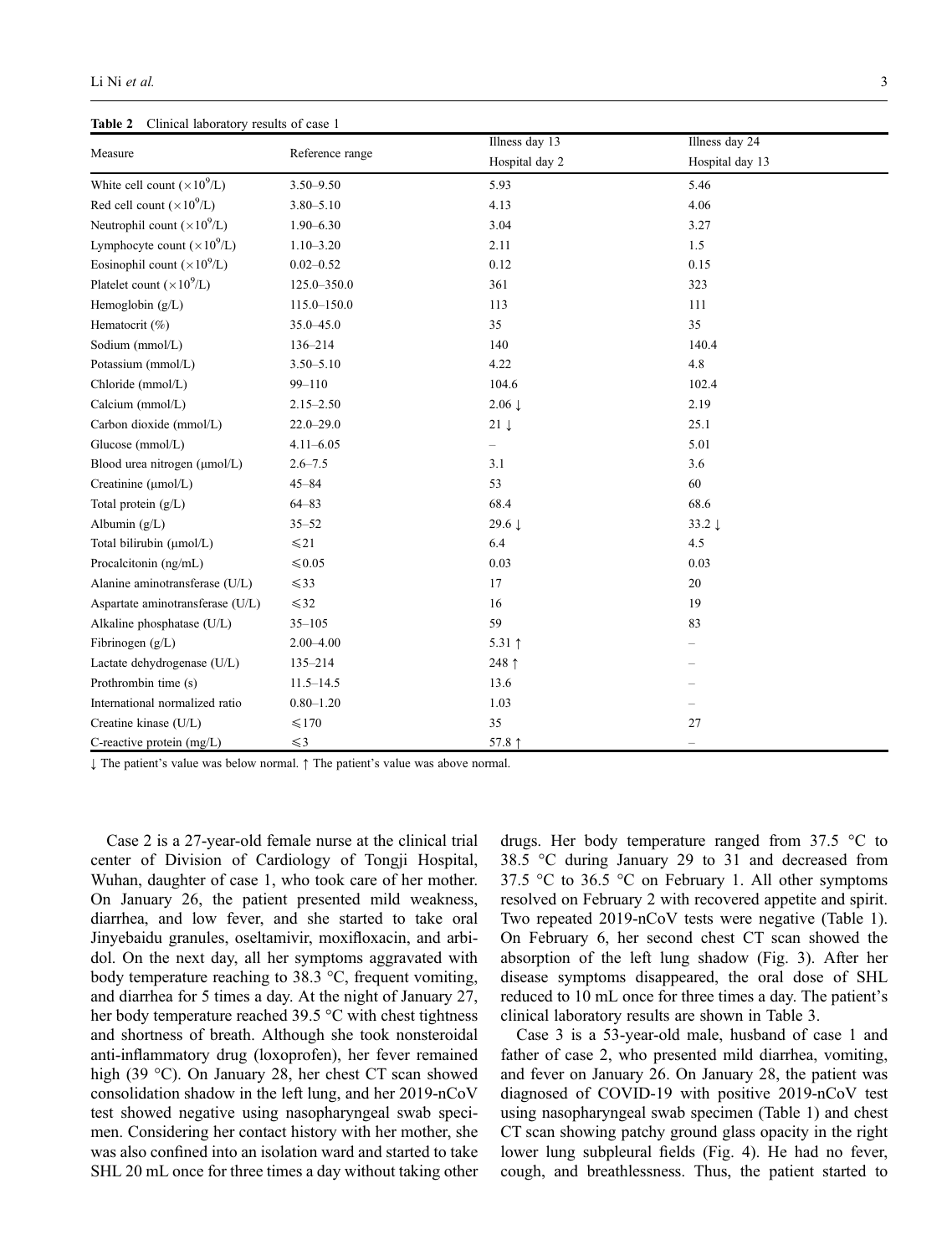

Fig. 3 Chest CT images of case 2. (A) CT imaging obtained from case 2 on January 28, 2020 shows consolidation shadow in the left lung on illness day 3. (B) Image taken on February 6, 2020 shows the absorption of consolidation shadow after SHL treatment from January 28.

isolate himself at home and took SHL (20 mL once, three times a day), moxifloxacin, and arbidol on January 28. Since February 2, all his symptoms resolved with exception of light nausea, and he continued taking SHL with other drugs. On February 4, he felt slightly weak. On February 7, the patient fully recovered, and the repeated 2019-nCoV RNA test was negative (Table 1).

# **Discussion**

This report described the first typical family case of COVID-19 treated using the Chinese traditional patent medicine SHL because of poor response to other treatments. The three patients were a close family, and the mother was the first victim with typical symptoms of severe viral pneumonia and confirmed as COVID-19 in accordance with the symptoms and chest CT scan. Cases 2 and 3 had close contact history with case 1, and 9 days later

#### Table 3 Clinical laboratory results of case 2

|                                     |                 | Illness day 4   | Illness day 15           |
|-------------------------------------|-----------------|-----------------|--------------------------|
| Measure                             | Reference range | Hospital day 2  | Hospital day 13          |
| White cell count $(\times 10^9$ /L) | $3.50 - 9.50$   | 3.63            | 5.79                     |
| Red cell count $(\times 10^9$ /L)   | $3.80 - 5.10$   | 4.5             | 4.28                     |
| Neutrophil count $(\times 10^9$ /L) | $1.90 - 6.30$   | 2.12            | 3.2                      |
| Lymphocyte count $(\times 10^9$ /L) | $1.10 - 3.20$   | 1.25            | 1.98                     |
| Eosinophil count $(\times 10^9$ /L) | $0.02 - 0.52$   | $0.01\,$        | 0.17                     |
| Platelet count $(\times 10^9$ /L)   | 125.0-350.0     | 139             | 308                      |
| Hemoglobin (g/L)                    | $115.0 - 150.0$ | 125             | 117                      |
| Hematocrit (%)                      | $35.0 - 45.0$   | 37.9            | 36.2                     |
| Sodium (mmol/L)                     | 136-214         | 135.3           | 143.5                    |
| Potassium (mmol/L)                  | $3.50 - 5.10$   | 3.69            | 4.27                     |
| Chloride (mmol/L)                   | $99 - 110$      | 97 $\downarrow$ | 106.3                    |
| Calcium (mmol/L)                    | $2.15 - 2.50$   | 2.25            | 2.27                     |
| Carbon dioxide (mmol/L)             | $22.0 - 29.0$   | 22.3            | 25.2                     |
| Glucose (mmol/L)                    | $4.11 - 6.05$   | 4.31            | 4.82                     |
| Blood urea nitrogen (µmol/L)        | $2.6 - 7.5$     | 2.7             | 3.4                      |
| Creatinine (µmol/L)                 | $45 - 84$       | 59              | 52                       |
| Total protein (g L)                 | $64 - 83$       | 77.2            | 65.6                     |
| Albumin $(g/L)$                     | $35 - 52$       | 41.5            | 37.5                     |
| Total bilirubin (µmol/L)            | $\leq 21$       | 6.6             | 4                        |
| Procalcitonin (ng/mL)               | $\leq 0.05$     | 0.04            | $\overline{\phantom{0}}$ |
| Alanine aminotransferase (U/L)      | $\leq 33$       | 8               | $50 \uparrow$            |
| Aspartate aminotransferase (U/L)    | $\leq 32$       | 21              | 27                       |
| Alkaline phosphatase (U/L)          | $35 - 105$      | 52              | $22 \downarrow$          |
| Fibrinogen $(g/L)$                  | $2.00 - 4.00$   | 3.42            | $\overline{\phantom{0}}$ |
| Lactate dehydrogenase (U/L)         | $135 - 214$     | 170             | 186                      |
| Prothrombin time (s)                | $11.5 - 14.5$   | 13.6            |                          |
| International normalized ratio      | $0.80 - 1.20$   | 1.03            | -                        |
| Creatine kinase (U/L)               | $\leq 170$      | 52              | 27                       |
| C-reactive protein $(mg/L)$         | $\leq 3$        | $9.4 \uparrow$  | $\overline{\phantom{0}}$ |

↓ The patient's value was below normal. ↑ The patient's value was above normal.